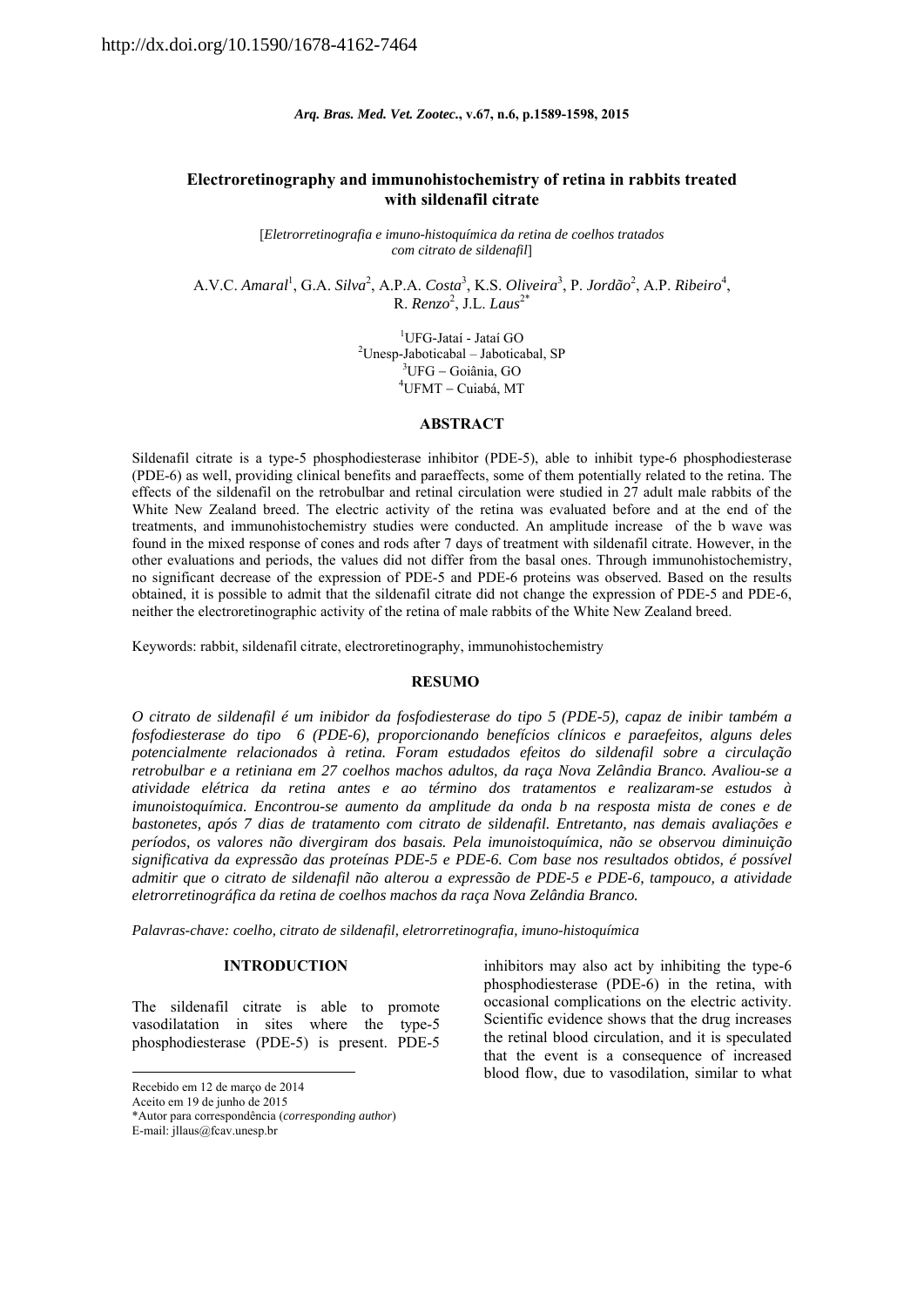happens within the penis corpus cavernosum sphere (Grunwald *et al*., 2001; Foresta *et al*., 2008). Furthermore, it is speculated that the ideal dose for promoting vasodilatation in the retina of dogs and cats could induce changes in the ophthalmic hemodynamics.

The electroretinogram may be used in studies on toxicity to drugs, once it is able to evaluate the retina functionally (Sims, 2007). Among the components of the ERG that are further subject to influences of drug effects, there are a waves (negative depression) and b waves (positive deflection) (Acland, 1988; Oriá *et al*., 2004). Wave a results from the activity of cones and rods (Schaeppi and Liverani, 1977). It reflects the negative change in the intracellular load of photoreceptors (hyperpolarization) occasioned by the light evoked and by the closure of the sodium channels of the cell membrane.

The hyperpolarization decreases the activation of neurotransmitters, which activate the bipolar cells. Wave b has controversial origin (Sims, 2007). It is admitted as resulting from the depolarization of the Müller cells and the bipolar cells. By using different frequencies of the (*flicker*) stimulus intermittency, it is possible to separate the response of cones and rods. Rods are not able to receive stimuli over 15 pulses of light per second. Cones are able to receive them, noticing *flicker* stimuli from 30 Hz to 50 Hz (Sims, 1999; Oriá *et al*., 2004; Manzano, 2010).

Observations regarding the action of the phosphodiesterase inhibitors on the ocular function have been documented in isolated cases or experimentally, and there are reports that those drugs may change the function of photoreceptors and retinal blood circulation (Donahue *et al*., 1998; Vobig, 1999; Klotz *et al*., 1999; Foresta *et al*., 2008). Under such conditions, changes of the retinal electric activity should be investigated and quali-quantified.

# **MATERIAL AND METHODS**

The study was conducted at the Ophthalmology Service and the Vision Electrophysiology Laboratory of the Governor Laudo Latel Veterinary Hospital – Agricultural and Veterinary Sciences School of the São Paulo State University, Campus of Jaboticabal, SP, Brazil, and at the Immunohistochemistry Laboratory of the Animal Pathology Department of the Zootechnics and Veterinary Sciences School of the São Paulo State University, Campus of Botucatu, SP, Brazil.

The research was conducted complying with the standards of the Association for Research in Vision and Ophthalmology – ARVO (National Institutes of Health Publications Nr. 85-23: Revised 1985), under express authorization of the Ethics Committee on the Use of Animals, Campus of Jaboticabal (protocol nr. 05637/10).

The effects of the sildenafil were evaluated in 18 adult male, albino, homozygote rabbits, of the White New Zealand breed, randomly divided into 3 groups of 6 animals, for treatment with the drug at a dose of 3.5mg/kg every 24 hours, for 7, 15 and 30 days and in 9 control animals, totaling 27 individuals. For selecting the animals to compose the research, the Schirmer lacrimal test (Schirmer Tear Test – Ophthalmos Ltda., Brazil), the biomicroscopy with slit lamp (XL-1 Slitlamp® – Shin-Nippon, Japan), the gonioscopy (Koe ppe medium diagnostic lens 18mm), the applanation tonometry (Tono Pen XL®, Medtronic, USA), the indirect binocular ophthalmoscopy (Indirect binocular ophthalmoscope  $FOH-5^{\circledast}$  – Eyetec S.A., Brazil) and the dyeing test through fluorescein (Fluorescein strips - Ophthalmos Ltda., Brazil) were conducted, as described by Talieri *et al*. (2006a) and Talieri *et al*. (2006b).

After 24 hours of the first (basal) electroretinography, the treatment protocols were initiated with sildenafil or placebo. For the control group, 0.9% saline solution was employed, orally. The electroretinographic evaluations were always conducted at the same time, beginning one hour after the treatments (sildenafil and placebo), on the  $7<sup>th</sup>$ ,  $15<sup>th</sup>$  and  $30<sup>th</sup>$ days of treatment. At the end of the treatments, the animals were submitted to active euthanasia, their eyes were collected and the retinas were evaluated at immunohistochemistry.

For eletroretinography, the animals were anaesthetized by using the association of 8mg/kg of midazolam (Injectable Dormonid, Roche, Brazil) and 50mg/kg of ketamine (Ketalar, Pfizer, Brazil), intramuscularly. With the animal under anesthesia and cardiorespiratory functions monitored, the pupils were dilated by using 1%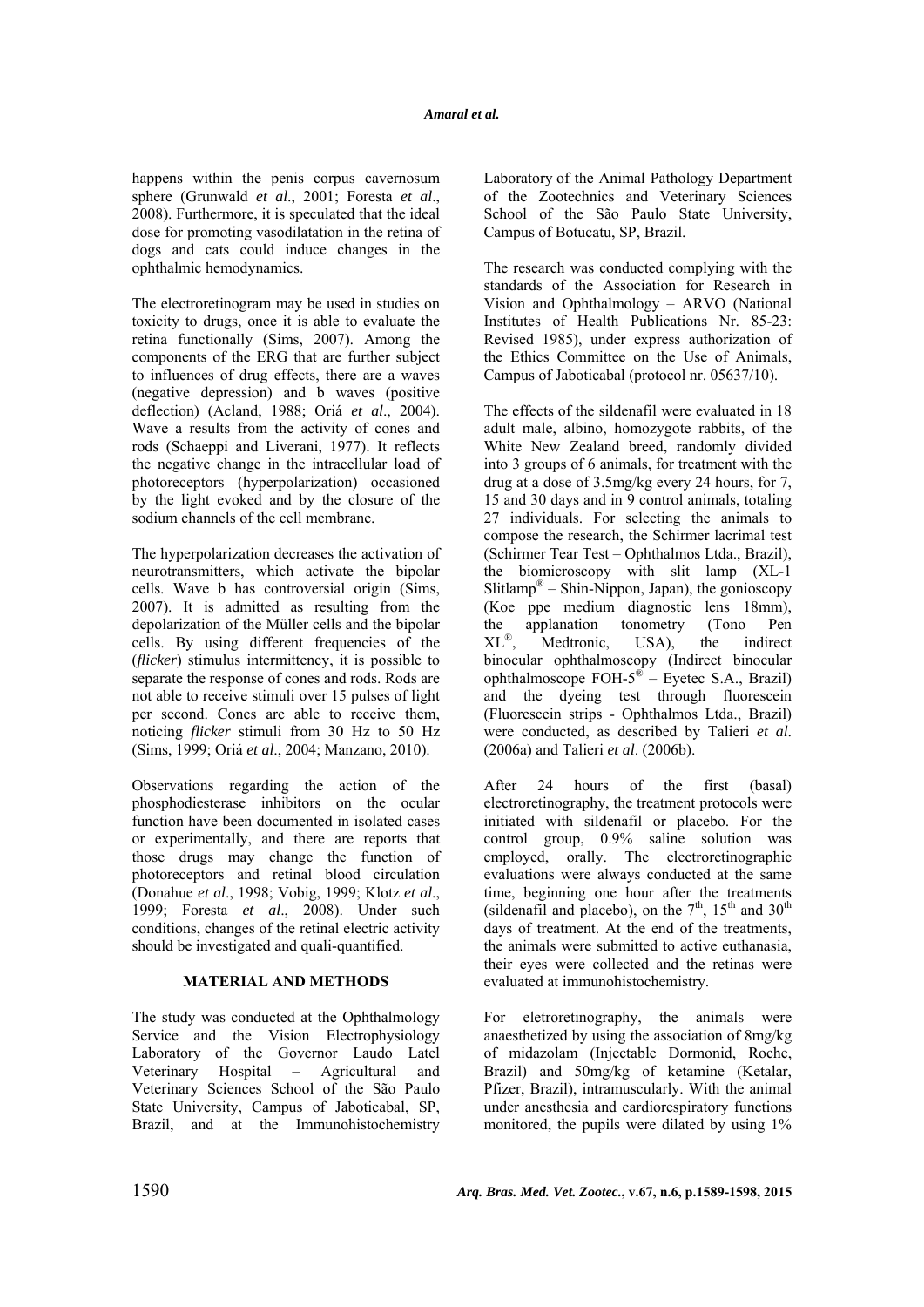tropicamide drops (Tropicamida Colírio®, Alcon, Brazil). The *flash* ERG protocol was used (Narfström *et al*., 2002):

1. Test for function of rods: the animals were adapted to dark for the period of 20 minutes. The intensity of the *flash* stimulus was 0.001 cd/LOG -2.5, 0.5Hz: rods evaluation (total of 4 flashes with interval of 10 sec) 3 candelas/LOG 0, 0.5Hz: mixed evaluation of cones and rods (single *flash*);

2. 10 minutes of adaptation to light (source of light with 30 candelas);

3. Test for function of the cones: 3cd/LOG 0, 0.5 Hz: evaluation of cones (32 flashes) and 3 candelas/LOG 0, 30 Hz: evaluation of cones (stroboscopic *flash*).

Active euthanasia was conducted with sodium thiopental (Thiopental, Cristália, Brazil) and the eyes were collected. Blocks of paraffin, containing retina segments, were sectioned at 3µm thickness and the cuts were adhered in lamina previously treated with 3-amino-propyltriethoxysilane (Sigma–Aldrich, USA). They were deparaffinized with subsequent washing of Xylol PA (3x) and alcohol, in the following concentrations: absolute alcohol (2x), 90%, 70% and 50%, and distilled water. The antigenic recovery was conducted with sodium citrate solution (pH 6.0), in a pressure pan, for 30 minutes. The endogenous peroxidase enzyme was neutralized by using hydrogen peroxide (9%) for 15 minutes. After washing in PBS solution (pH 7.4), the cuts were blocked with regular goat whey (Vectastain Elite Kit ABC – Vector Laboratories, USA), for 1hour, at room temperature, in a closed humid system.

The c-GMP monoclonal (sc-21727, Santa Cruz, USA) and anti-NOS polyclonal (NB110-61647, Novus Biological, USA), Anti-PDE5A (ab14672, Abcam, UK) and Anti-PDE6A (ab61820, Abcam, UK) antibodies were incubated for one night in a closed humid system. Biotinylated policlonal (Vectastain Elite Kit ABC – Vector Laboratories, Burlingame, USA) and biotinylated monoclonal (Vectastain Elite Kit ABC – Vector Laboratories, Burlingame, USA) secondary antibodies were added in the concentration recommended by the manufacturer, remaining in the tissues for 30 minutes, at room temperature, in a closed humid system. The Avidin-biotin-peroxidase complex was added (Vectastain Elite Kit ABC – Vector Laboratories, Burlingame, USA). The reaction was detected by adding diaminobenzidineperoxidase (Dako Cytomation Carpinteria, USA). The counter-staining was conducted with Harris's haematoxyline. The laminas were prepared with the Aquatex media (Merck, Darmstadt, Germany) and evaluated at light microscopy.

For the accounting of the intensity and the percentile of marked cells, the semi-quantitative index was used (Ferioli *et al.*, 2013), according to the following table (Tab. 1):

Table 1. Classification of immune marking per semi-quantitative index

|   | Index Marking                      |
|---|------------------------------------|
| 0 | Absence of marking                 |
|   | Focal marking                      |
| 2 | Up to 25% of the field marked      |
| κ | From 25 to 50% of the field marked |
|   | More than 50% of the field marked  |
| 5 | More than 75% of the field marked  |
|   | More than 95% of the field marked  |

Source: Ferioli *et al*. (2013). Data were evaluated using the Kolmogorov Smirnov test concerning normality. Analysis of variance for repeated measures, followed by the Bonferroni's *post-hoc test*, was used in the comparison among the averages. The significance level adopted was  $P < 0.05$ .

## **RESULTS**

In the scotopic phase (rods) of electroretinographic study were observed concerning amplitudes (p=0.22) and implicit times  $(p=0.07)$  of b wave, and in the periods of adaptation response of the rods, there was no difference among the treatment periods (Fig. 1 and 2 and Tab. 2).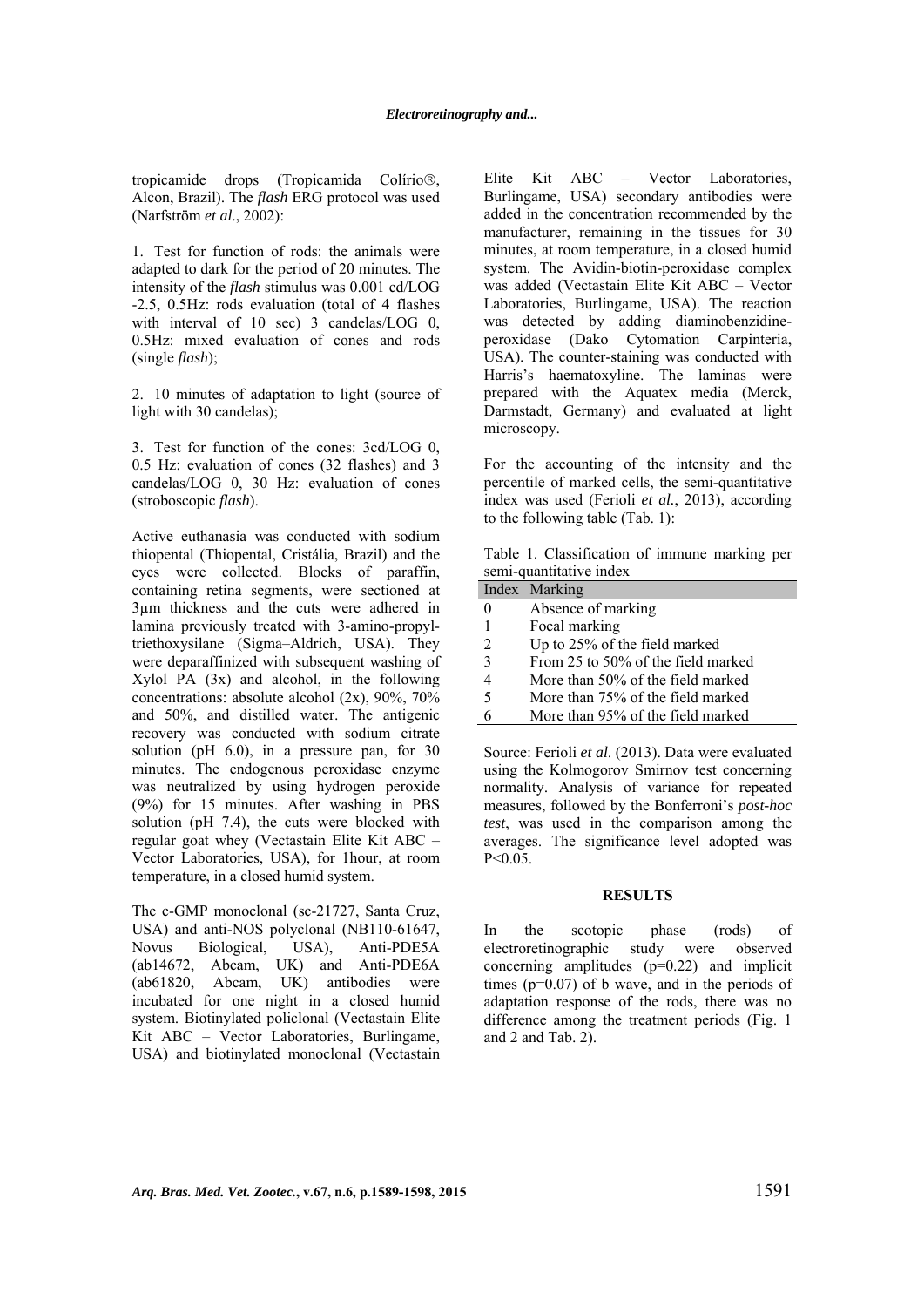



Figure 1. Amplitudes (A) and implicit times (B) of b wave, in the scotopic phase (rods), basal phase and at days 7, 15 and 30 of the oral administration of sildenafil (3.5mg/kg), in male rabbits of the White New Zealand breed. Jaboticabal, SP, Brazil, 2013.



Figure 2. *Flash* electroretinograms during the scotopic phase, basal (A), 7 (B), 15 (C) and 30 (D) days after the oral administration of sildenafil (3.5mg/kg), in male rabbits of the White New Zealand breed. Jaboticabal, SP, Brazil, 2013.

In the high amplitude scotopic phase (cones and rods) of electroretinographic study it was observed that the amplitudes of a and b waves in the animals treated for 7 days were larger, when compared to the basal  $(P=0.04)$ . Significant increase in the implicit time of formation of the b wave  $(P= 0.02)$  was noticed, when compared to

the basal values and the values obtained on the  $7<sup>th</sup>$  day of treatment (Fig. 3 and 4 and Table 2).

Regarding the ratio between a and b waves, during the high amplitude scotopic phase (cones and rods), no significant differences were observed among the treatment groups.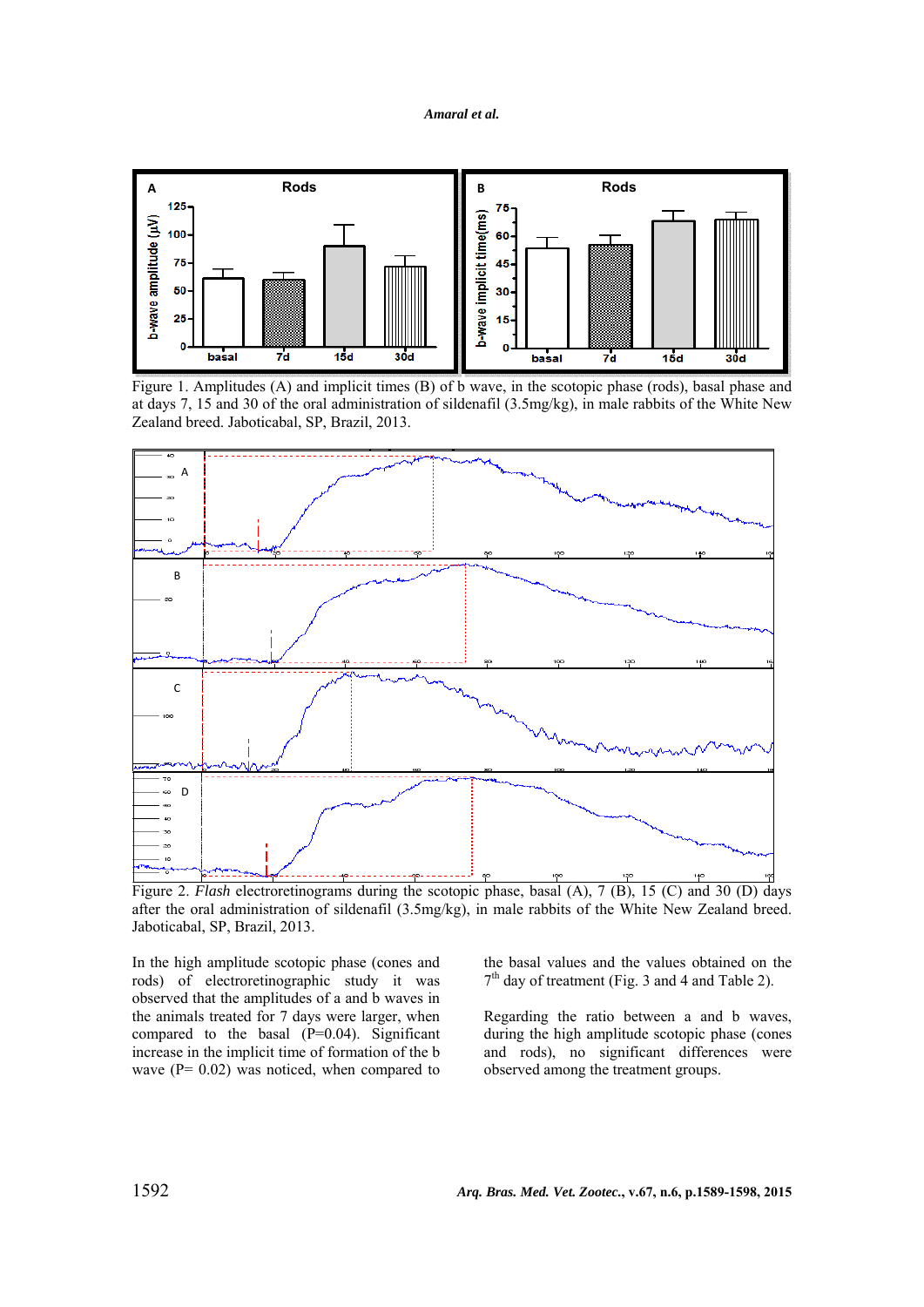#### *Electroretinography and...*



Figure 3. Amplitudes and implicit times of a wave (A and C) and b wave (B and D), during the scotopic phase (cones and rods), basal phase and on days 7, 15 and 30 of the oral administration of sildenafil (3.5mg/kg), in male rabbits of the White New Zealand breed. Jaboticabal, SP, Brazil, 2013.



Figure 4. *Flash* electroretinograms during the scotopic phase (cones and rods), basal phase (A), 7 (B), 15 (C) and 30 (D) days of the oral administration of sildenafil (3.5 mg/kg), in male rabbits of the White New Zealand breed. Jaboticabal, SP, Brazil, 2013.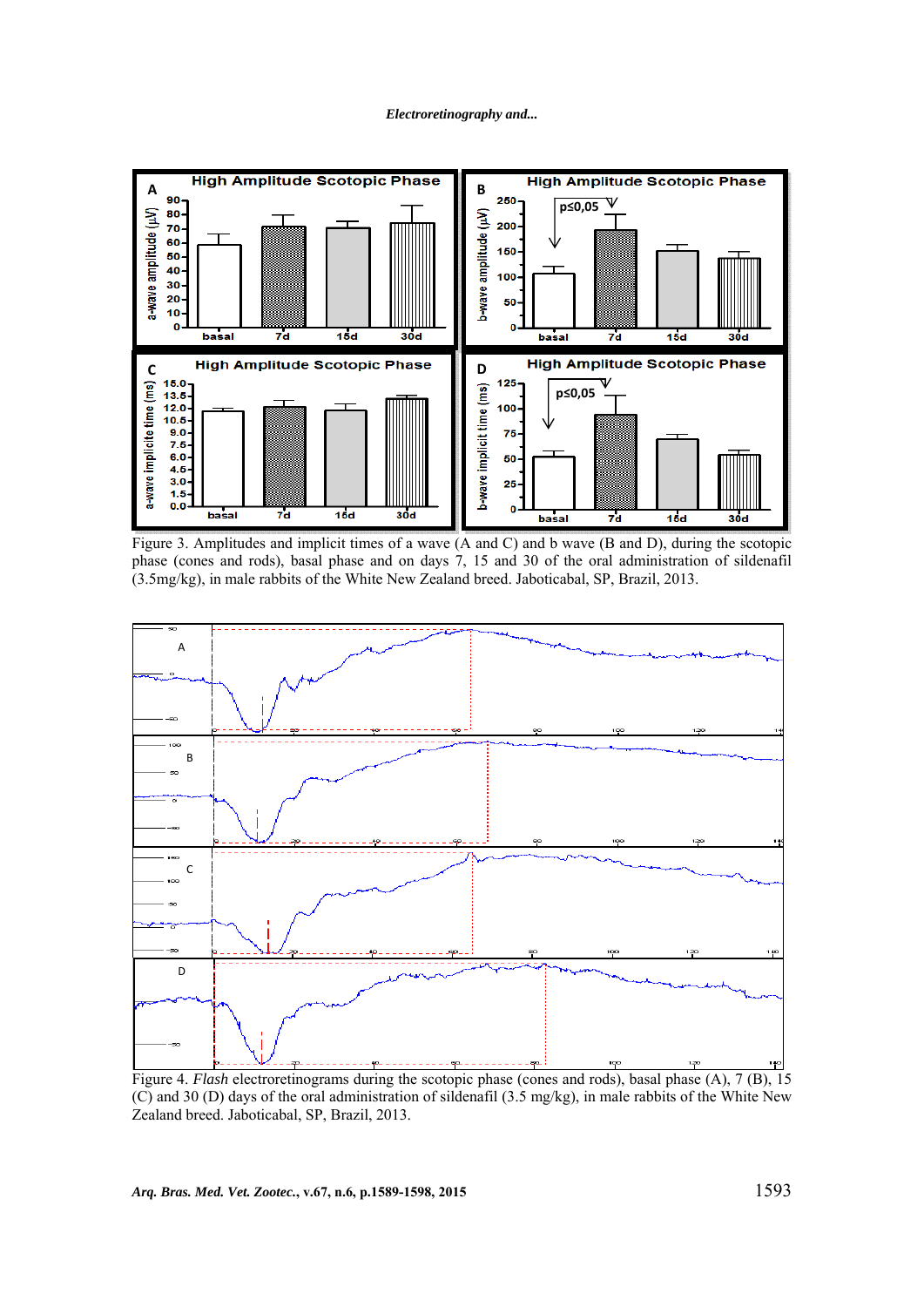In the photopic phase (cones) of electroretinographic study there was no significant difference among the treatments and

respective times, regarding the amplitude  $(p=0.80)$  and the implicit time values of b wave (p=0.77) (Fig. 5 and 6 and Tab. 2).



Figure 5. Amplitudes (A) and implicit times (B) of b wave during the photopic phase (cones), basal phase and on days 7, 15 and 30 of the oral administration of sildenafil (3.5 mg/kg), in male rabbits of the White New Zealand breed. Jaboticabal, SP, Brazil, 2013.



Figure 6. *Flash* electroretinograms, during the photopic phase (cones), basal phase (A) and on days 7 (B) and 15 (C) of the oral administration of sildenafil (3.5mg/kg), in male rabbits of the White New Zealand breed. Jaboticabal, SP, Brazil, 2013.

In the high intensity photopic phase (*flicker* cone) of electroretinographic study the amplitude values of the b wave ( $p=0.38$ ), as well as those of the implicit time  $(p=0.41)$ , did not differ among the treatment periods (Fig. 7 and 8 and Tab. 2).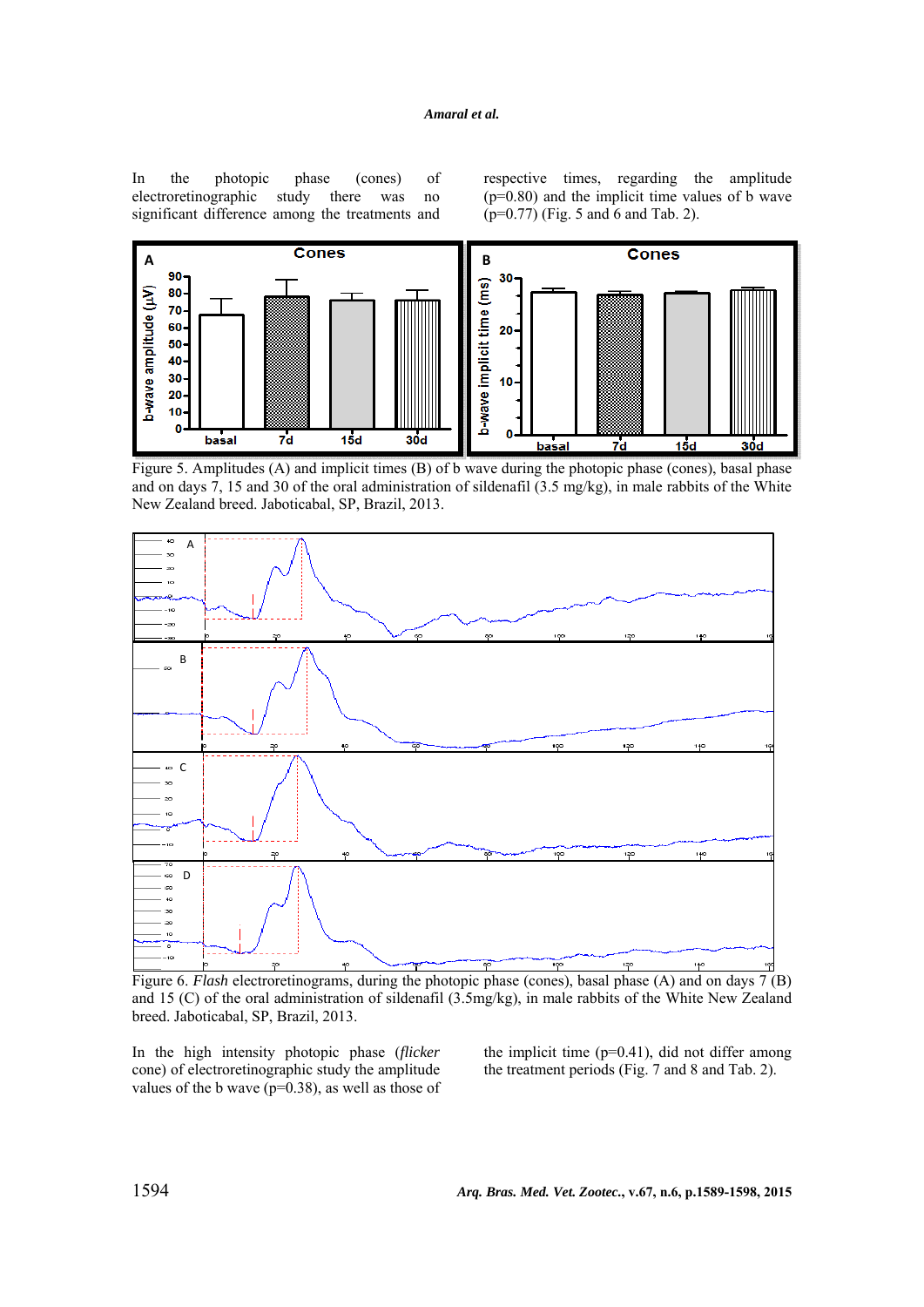

Figure 7. Amplitudes (A) and implicit times (B) of the b wave during the high intensity photopic phase (*flicker* cone), basal phase and on days 7, 15 and 30 of the oral administration of sildenafil (3.5 mg/kg), in male rabbits of the White New Zealand breed. Jaboticabal, SP, Brazil, 2013.



Figure 8. *Flash* electroretinograms, during the high intensity photopic phase (*flicker* cone), basal phase (A) and on days 7 (B), 15 (C) and 30 (D) of the oral administration of sildenafil (3.5mg/kg), in male rabbits of the White New Zealand breed. Jaboticabal, SP, Brazil, 2013.

Immune markings of PDE-5 were noticed in the animals treated, as well as in those that received placebo (control group). The immune marking standard was from focal to 25% of the microscopic field examined. The cells that expressed the PDE-5 were, notably, those of the layer of ganglion cells (Fig. 9). The expression of the PDE-5 was equally observed in the

endothelium of the retinal blood vessels. There was no reduction of the expression of the PDE-5 in the individuals treated with sildenafil citrate, when compared to the control (P>0.05). The negative control of the PDE-5 (with no primary antibody) did not show immune marking (Fig.10).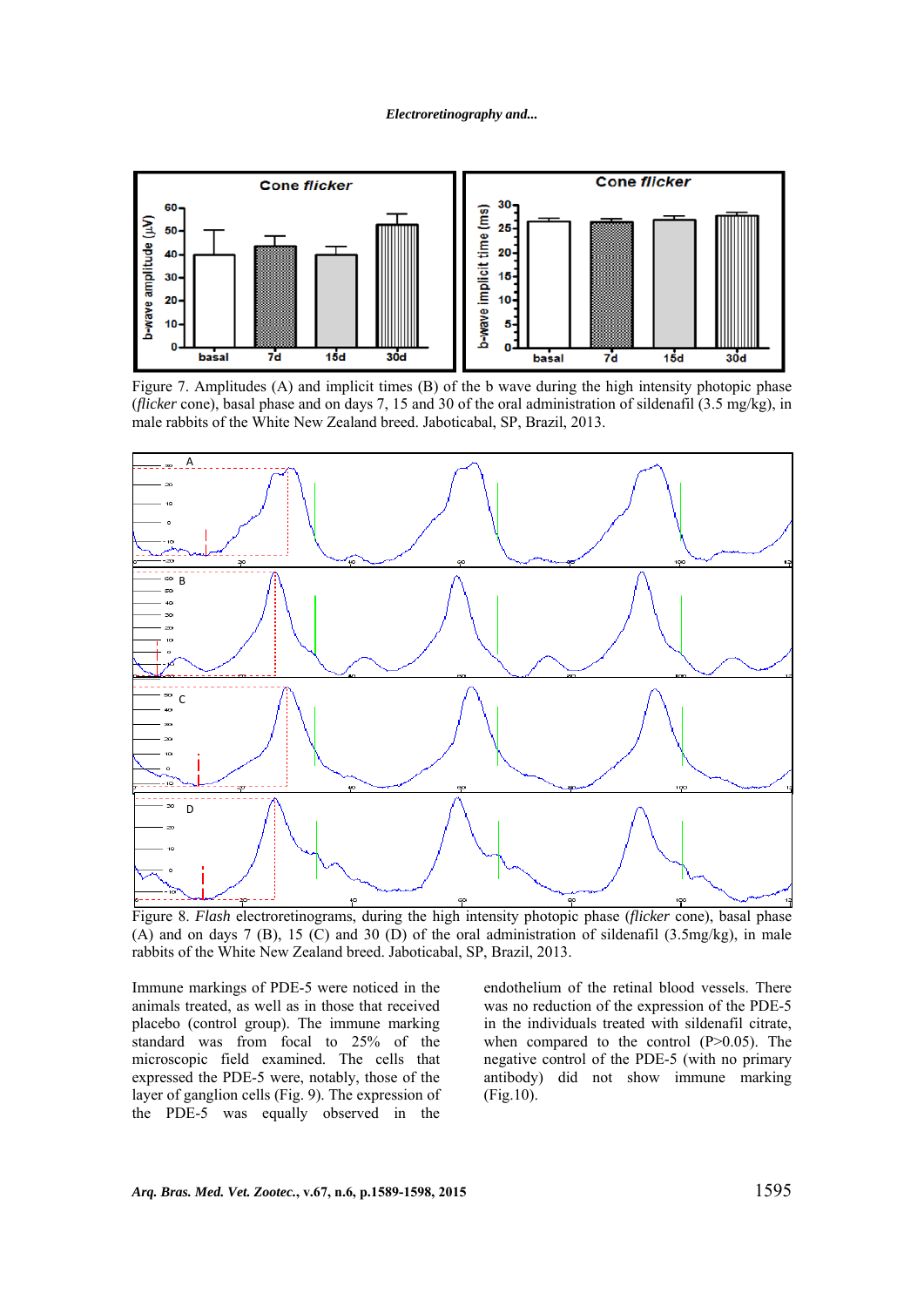| Phase                        | Amplitude $(\mu V)$ |                 |                  |                  | Time (miliseconds) |                 |                |                |
|------------------------------|---------------------|-----------------|------------------|------------------|--------------------|-----------------|----------------|----------------|
|                              | Basal               | Day 7           | Day 15           | Day 30           | Basal              | Day 7           | Day 15         | Day 30         |
| Rods                         | $61.3 \pm 7.9$      | $59.3 \pm 6.6$  | $90.3 \pm 18.5$  | 71.8±9.4         | $53.6 \pm 5.6$     | $55.5 \pm 4.9$  | $68.2 \pm 5.2$ | $68.9 \pm 3.7$ |
| Scotopic Phase<br>$(a-wave)$ | 58.5±7.6            | $71.7 \pm 7.8$  | $70.5 \pm 4.7$   | $74.2 \pm 12.5$  | $11.7 \pm 0.3$     | $12.2 \pm 0.7$  | $11.7 \pm 0.8$ | $13.2 \pm 0.4$ |
| Scotopic Phase<br>$(b-wave)$ | $107.2 \pm 13.9$    | 194.0±29.9      | $152.3 \pm 11.8$ | $138.0 \pm 11.9$ | $52.6 \pm 5.8$     | $94.6 \pm 18.4$ | $70.1 \pm 4.3$ | $54.3 \pm 4.6$ |
| Cones                        | $67.5 \pm 9.5$      | $78.2 \pm 10.1$ | $76.3 \pm 3.9$   | $76.2 \pm 5.7$   | $27.3 \pm 0.7$     | $26.9 \pm 0.5$  | $27.2 \pm 0.3$ | $27.7 \pm 0.4$ |
| Flicker                      | $40.0 \pm 10.4$     | $43.6 \pm 3.9$  | $39.8 \pm 3.5$   | $52.8 \pm 4.4$   | $26.6 \pm 0.5$     | $26.4 \pm 0.5$  | $26.8 \pm 0.7$ | $27.8 \pm 0.5$ |

Table 2. Amplitudes and implicit times of the scotopic and photopic phases, basal phase and on days 7, 15 and 30 of the oral administration of sildenafil (3.5mg/kg), in male rabbits of the White New Zealand breed. Jaboticabal, SP, Brazil, 2013.

The expression of the PDE-6 was observed in the layer of photoreceptors and in the layer of ganglion cells (Fig. 9). There was no significant difference in the immune marking standard when compared to the groups treated and the control

group  $(P>0.05)$ . The expression of the PDE-6 was detected, in average, in 25 to 50% of the microscope fields examined. Negative controls of the PDE-6 (with no primary antibody) did not show immune marking (Fig. 10).



Figure 9. Immune marking of the expression of the PDE-5 (A) in ganglion cells (black arrows) on day 30 and of the PDE-6 (B) in ganglion cells (red arrow) and in photoreceptors (star) on day 15 of treatment with sildenafil citrate (3.5 mg/kg), in male rabbits of the White New Zealand breed. Jaboticabal, SP, Brazil, 2013.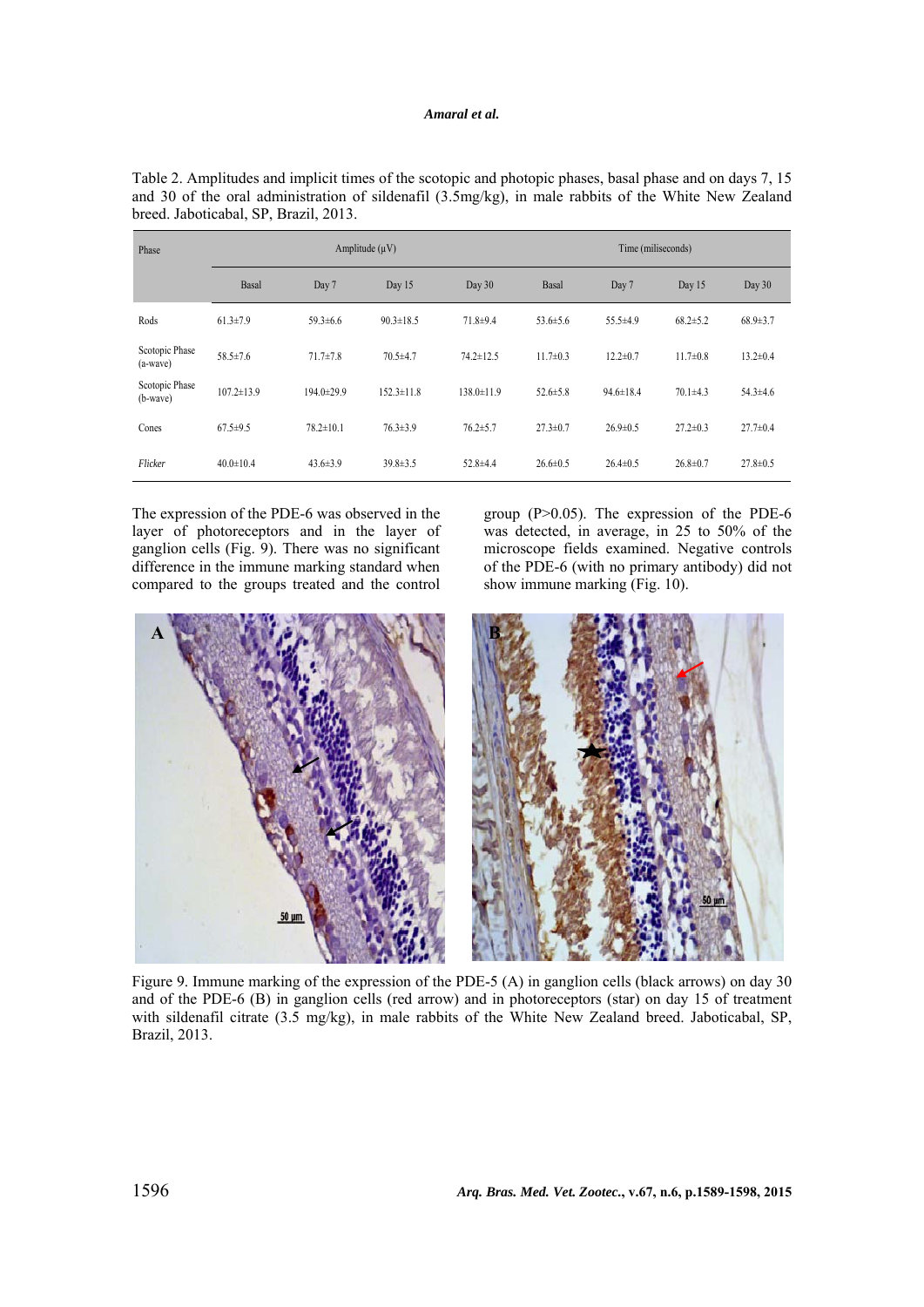

Figure 10. Negative control of the expression of the PDE-5 (A) on day 30 of treatment and of the PDE-6 (B) on day 15 of treatment with sildenafil citrate (3.5 mg/kg), in male rabbits of the White New Zealand breed. Jaboticabal, SP, Brazil, 2013.

# **DISCUSSION**

According to Manzano (2010), there are<br>ophthalmic, anatomic and functional ophthalmic, anatomic and functional particularities in rabbits regarding the ERG, the administration and the response to the drug action. Although the retina of the rabbits does not show taint, the amount of cones is able to generate electric response to stimuli. In the retina of those animals, the rods prevail over the cones.

The electroretinogram may be used in studies on toxicity to drugs, once it is able to evaluate the retina functionally (Sims, 2007). However, difficulties were found in localizing reference values in rabbits, due to the variability of methods and protocols (Manzano, 2010). Thus, in this study, the comparison of the results on the treatment with sildenafil citrate was conducted with the basal of the individuals themselves.

Significant increase in the amplitude and in the implicit time of b wave of the mixed response of cones and rods was evidenced in animals treated for 7 days with sildenafil citrate. However, in the other evaluations and periods, the values did not differ from the basal ones. The changes in the electroretinographic outlines may be attributed to the inhibitory action of sildenafil citrate on PDE-6. PDE-5 inhibitors, such as sildenafil citrate, present ten times more affinity with the PDE-5, compared to the PDE-6. Even though effects arising from the inhibition of the PDE-6 were observed (Foresta *et al*. 2008). The reduction in the amplitude of the b wave is the electroretinographic expression of higher frequency, when the retinal toxicity to drugs is studied (Manzano, 2010), and although not detected in this study, it was evidenced by other researchers in human patients (Klotz *et al*., 1999; Vobig, 1999).

Klotz *et al*. (1999) investigated, in human beings, the effects of sildenafil on visual acuity, after the administration of a single dose of 100 mg. No changes were found in the visual field, in the vision of colors and concerning the potential evoked. The same authors discoursed, however, about the significant reduction in the amplitude of a and b waves, after one hour of the administration of the drug, and the recovery of the regular functions was observed after six hours. Vobig (1999) informed about the decrease in the electric function, from 30 to 50%, which persisted for about five hours, after the administration of a high dose of sildenafil citrate.

The expression of PDE-5 and PDE-6 was observed in all individuals evaluated in this study. Foresta *et al*. (2008) showed that the enzyme PDE-5 has different distribution, concerning the PDE-6, in the retina. It was shown that the PDE-6 is expressed in tissues of the human retina (by Western blot), being